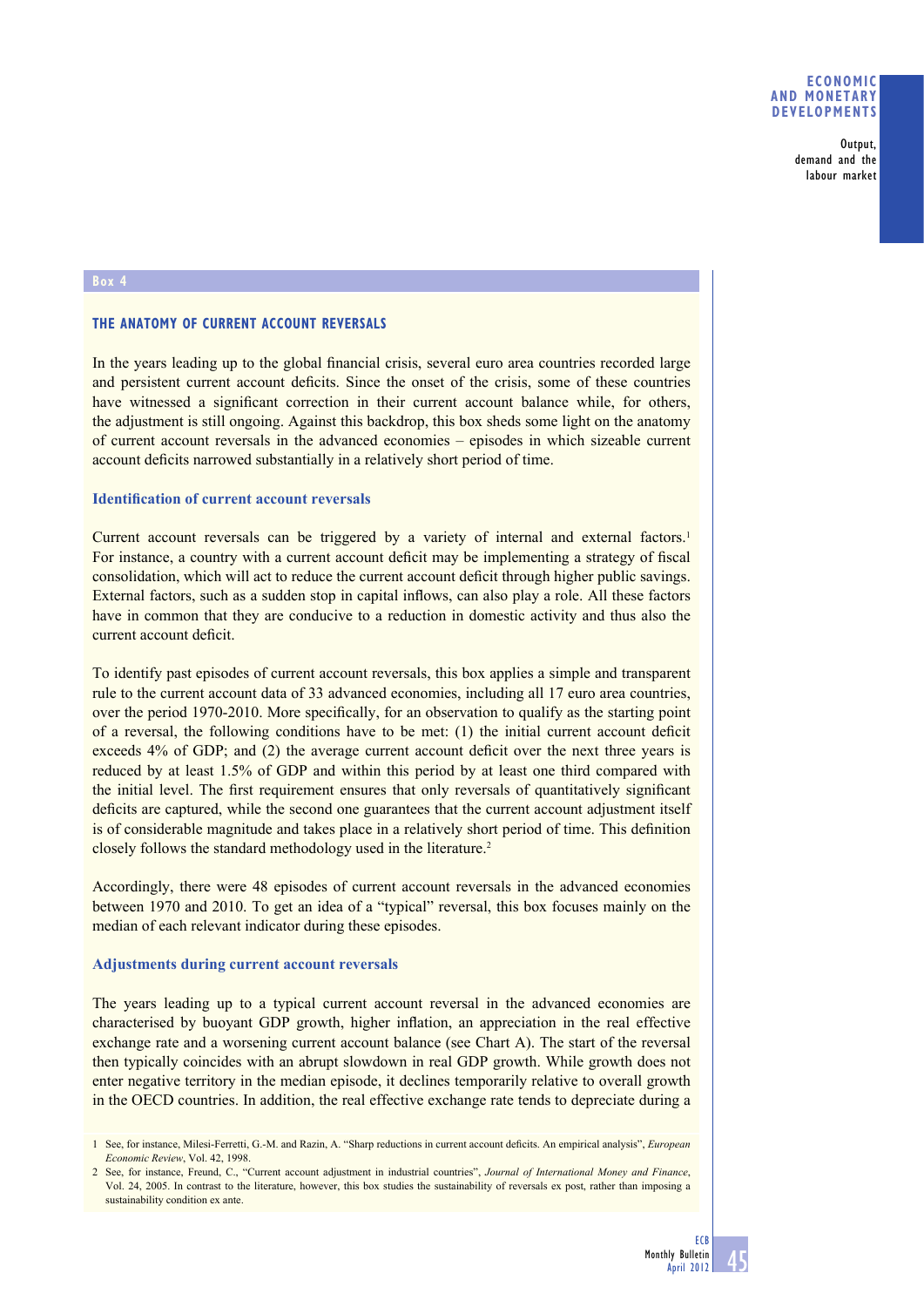

Notes: t=0 is the year in which the current account balance reaches its trough. The charts are based on 48 current account reversals in a<br>sample covering 33 advanced economies (including all 17 euro area countries) over th

reversal, although there is considerable variation across episodes in the magnitude and timing of this exchange rate adjustment (see Chart B).

The combination of real depreciation, which directs demand from foreign to domestic products, and the slowdown in aggregate demand, which rebalances the demand differentials vis-à-vis the trading partners, is conducive to adjustments in the trade balance with the rest of the world. Indeed, imports slow down abruptly during a typical current account reversal, while export growth gains momentum on the back of improvements in price competitiveness. As a result, the current account balance tends to adjust sharply when the reversal starts, with the most notable changes taking place over a horizon of around two years. The magnitude of the current account adjustment is largely explained by the initial current account balance. Typically, the current account adjustment is sustained over at least the first five years after the start of the reversal, without the current account deficit reverting to the previous peak over this period.

While the typical patterns of current account reversals provide useful insights, there is nevertheless considerable heterogeneity across episodes, particularly regarding the relative importance of the main adjustment mechanisms. Contractionary episodes, i.e. reversals associated with larger output losses, are generally characterised by less pronounced real effective exchange rate depreciation than non-contractionary reversals (see Chart C). This suggests that swift changes in the real exchange rate can help contain the adjustment costs in terms of output losses. In turn, real exchange rate adjustments can be facilitated by flexible nominal exchange rates, as well as labour and product markets in which prices and wages respond quickly to changes